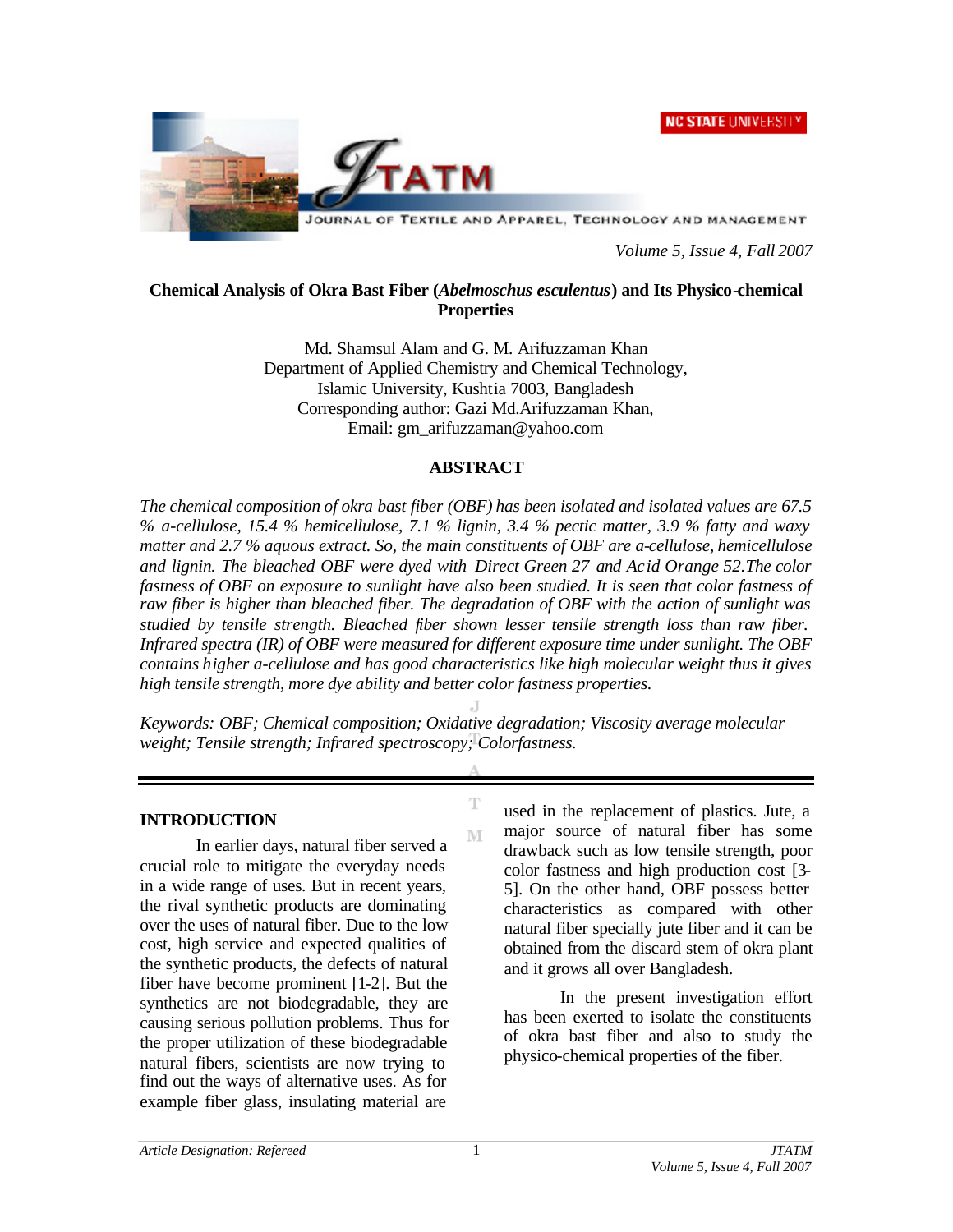### **EXPERIMENTAL**

### **Isolation of compositions**

The okra bast was collected from Jhenaidah regions in Bangladesh. These were taken for investigation as it possesses excellent quality of fiber. It was then retted into water for 1 month where the fiber was separated from cementing and gummy materials. To remove dirty substances, OBF was scoured in a solution containing 5 mg  $Na<sub>2</sub>CO<sub>3</sub>$  and 5 g detergent per liter of water at 70°C in a large beaker. The fiber-liquor ratio was maintained 1:50. Then the fiber was washed, dried and stored in desiccator. The main constituents of okra bast fiber were isolated according to TAPPI Standard and Abou-Zeid et. al [6-7].

The raw OBF was immersed in a benzene-alcohol mixture (2:1 by volume) for 10 hours maintaining the fiber liquor ratio 1:100. The fiber was washed with fresh benzene-alcohol mixture and finally with alcohol. The loss in weight gives the amount of fatty and waxy matters present in OBF.

To determine the amount of pectic matter the dewaxed fiber was heated with 0.5% ammonium oxalate solution at 70- 80°C for 72 hours (fiber liquor ratio 1:100) in a heating mantle. The fiber was filtered, washed thoroughly with hot distilled water.

The dewaxed and depectinised fibers were dried at 105ºC and treated with 72%  $H_2SO_4$  in the ratio of 1 g fiber per 15 ml of solution with frequently stirring at ordinary temperature. The mixture was allowed to stand for 2 hours and then diluted to 3% acid concentration. After refluxing the mixture for 4 hours, it was allowed to stand for whole night and filtered through a sintered glass funnel and then washed thoroughly with hot distilled water. The constant weight of the residue gives the amount of lignin content in OBF and this fiber is called delignified fiber.

The dewaxed and depectinised fiber was heated with  $0.7\%$  NaClO<sub>2</sub> solution buffered at pH 4 at 90-95ºC for 90 minutes maintaining the fiber liquor ratio 1:50. To reduce chlorite action the fiber was treated with 2% sodium metabisulphite solution for 15 minutes and then washed thoroughly with distilled water. The fiber treated with sodium chlorite is called the chlorite holocellulose and also bleached fiber.

The dried chlorite holocellulose was treated with 24% KOH solution for 4 hours with occasional stirring in the fiber liquor ratio of 1:100. By this treatment hemicellulose goes into solution and αcellulose is separated by filtration, washed thoroughly with 2% acetic acid solution and finally with distilled water. The amount of α-cellulose thus obtained was deducted from the weight of holocellulose taken gives the amount of hemicellulose.

# **Methods**

Bleached OBF was dyed with Direct Green 27 and Acid Orange 52 in a dyeing bath at 60°C for 50 minutes, pH of dye bath was adjusted at 4. In order to measure dyeability as well as percentage of dye absorption of the bleached fiber was examined in a Spectronic 20 [8].

Percentage of dye absorption = 
$$
\frac{Do - De}{Do} \times 100
$$

Where Do and De are the original and exhausted dye bath concentration, respectively.

The raw, bleached and dyed OBFs were attached on a flat board separately, and placed on the roof of a building for exposure in open air under the sun for 300 hours without any protection from weather. Care was taken so that the effect of weathering would be confined to the surface of the fiber. After every 50 hours, the fibers were collected from the board for experimental purpose.

## **Measurements**

J Ŧ

A

T

M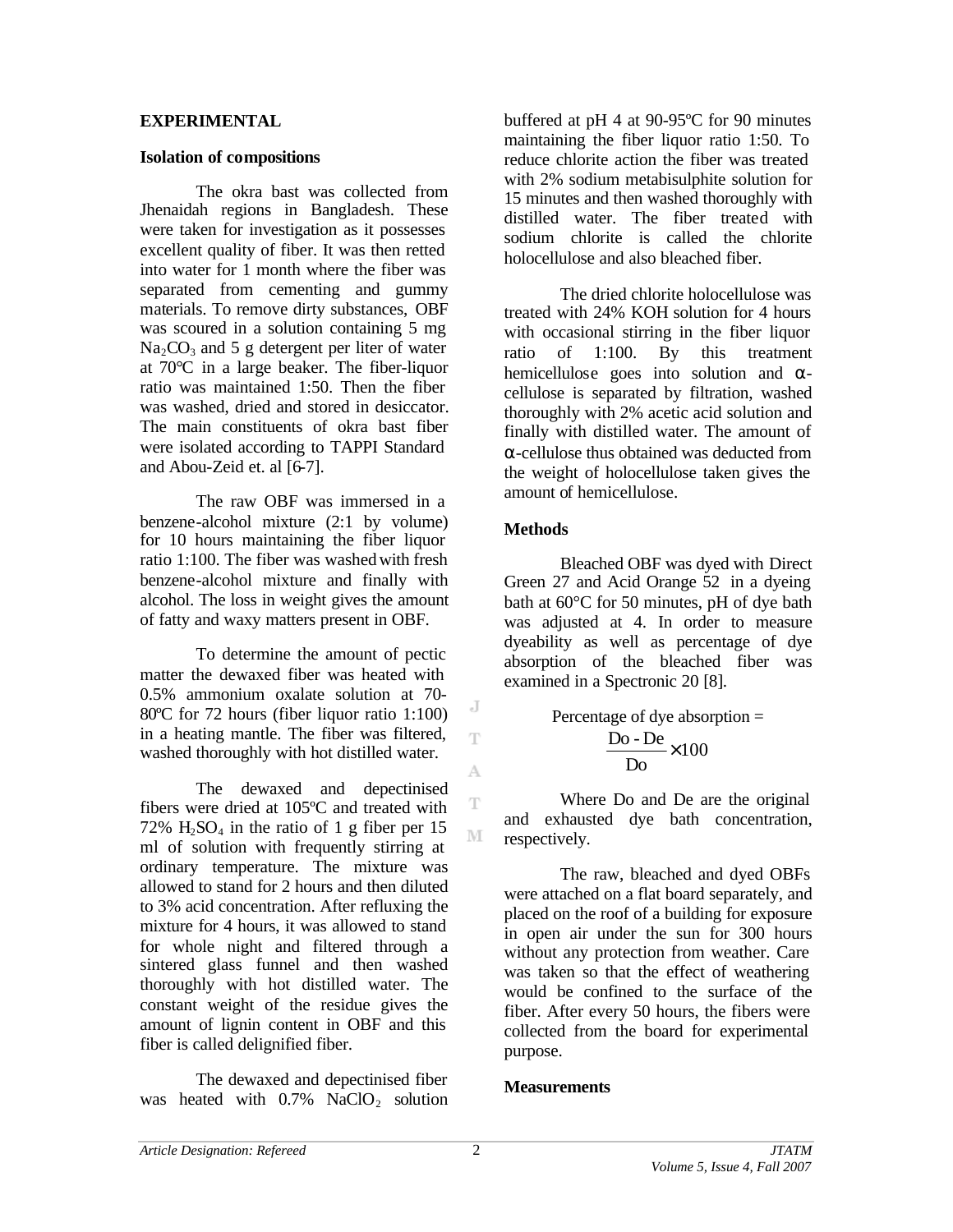Certain amount of cellulose was dissolved in phosphoric acid at 55±2ºC in a 250 ml conical flask with continuous stirring. When the solution becomes clear, it is suddenly cooled to 30ºC in a cold water bath. Finally the solution was filtered on a buchner funnel. The Prepared solution was taken quickly in a viscometer upto the mark. The viscometer then placed in a thermostatically controlled water bath at 30±0.2ºC. To attain the temperature, viscometer was allowed for five minutes in water bath. Then viscosity is determined by measuring the flow time of cellulose solution. The viscosity of phosphoric acid was also measured at 30±0.2ºC. The relative viscosity of the cellulose in phosphoric acid solution obtained by following formula [9].

$$
?_{r} = \frac{?_{\text{solution}}}{?_{\text{solvent}}}
$$

Then the specific viscosity of the solution is

$$
?_{sp} = ?_{r} - 1
$$

Intrinsic viscosity [?] is then obtained by plotting  $?_{\text{sp}}/C$  against C and extra plotting to zero concentration, where C is the concentration in g/100 ml of the solution.

From the measured intrinsic viscosity the molecular weight of a-cellulose calculated by the equation:  $[?) = KM^a$ ,

Where the values of k and a are  $2.77X10^{-4}$ and 0.60 respectively.

Torsee's Schopper type-05-100 tensile tester was used for measuring the tensile strength of OBF. Tensile strength of each specimen was measured according to International Standard [10].

The colorfastness of raw, bleached and dyed OBFs was assessed with Grey Scale. In this investigation the specimens were exposed in open air under sunlight for 300 hrs and after every 50 hrs the fastness was assessed by comparing the change in

color of the specimen with that of the standard [11].

IR spectra of virgin and treated OBF (exposed in sunlight) were recorded with FTIR-500 spectrometer (JAIST, Japan) with a 2 cm<sup>-1</sup> resolution and 20 scans using KBr pellet technique. The dried fiber samples were crushed to a size finer than 20 meshes before pelleting with KBr. The test KBr pellet contained about 1% powdered fiber.

# **RESULTS AND DISCUSSION**

Okra bast, a multicellular fiber was analyzed and the estimated average chemical compositions of OBF (*Abelmoschus esculentus* variety) are 67.5 % a-cellulose, 15.4 % hemicellulose, 7.1 % lignin, 3.4 % pectic matter, 3.9 % fatty and waxy matter and 2.7 % aquous extract. It is clear that the main constituents of OBF are a-cellulose, hemicellulose and lignin and the rest are very minor in proportion, so render a little influence to the structure of OBF. Therefore, the structure of a-cellulose, hemicellulose and lignin and the mode of combinations that exist in between themselves are dominating the structure of OBF.

## **Determination of molecular weight of okra bast fiber**

The physico-chemical properties of macromolecule depend as well as vary with molecular weight. Mechanical properties increase and reach a limiting value with molecular weight. The intrinsic viscosity of raw fiber, bleached fiber and cellulose were 2.7, 2.32 and 2.18 and respective molecular weights were  $1.517 \times 10^5$ ,  $1.303 \times 10^5$  and  $1.225 \times 10^5$ . It was seen that, the molecular weight of raw OBF is greater than bleached fiber and a-cellulose. It is due to the bleaching action of sodium chlorite. During bleaching lignin is removed and breakdown of cellulosic chain occurred by oxidizing of cellulose. So molecular weight decreases with the decrease of cell length of fiber. acellulose is pure cellulose produced after removing of all constituents. Thus, cell

J T

A

T

M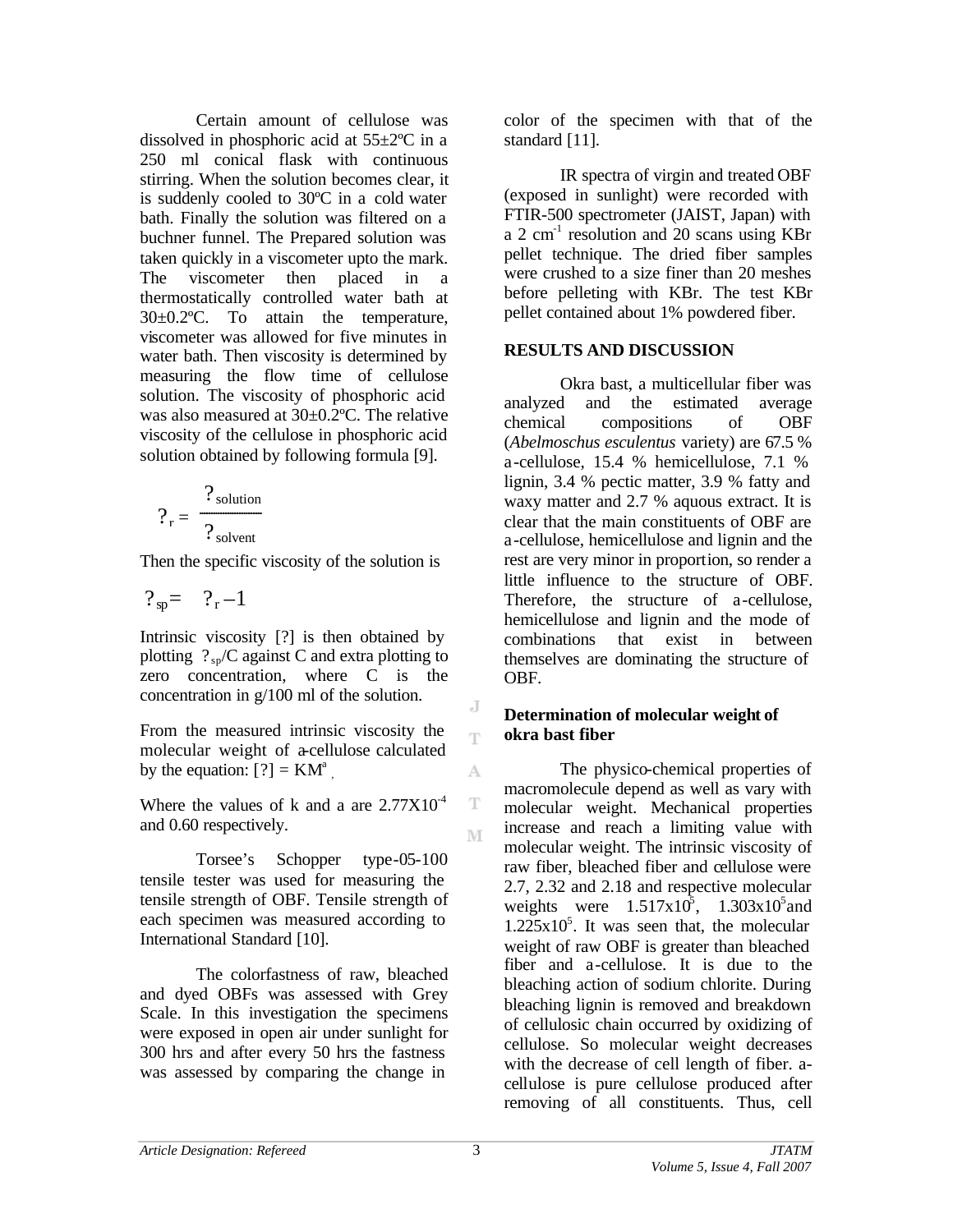length became smaller and molecular weight is reducing in proportion [12].

## **Dyeing behavior of Okra bast fiber**

Dye absorption of a fiber depends on the availability of total external surface of the fiber pores and cavities in a fixed amount of fiber and the attraction forces between the fiber and dye ions. Figure 1 shows the dye exhaustion of direct dye and acid dye by bleached fiber. It was observed that dye absorption of bleached OBF increase with the increase of dye concentration upto a certain value then it decreases. The total available pores or cavities in fixed amount of fiber for dye absorption is constant, the dye absorption capacity is limited. As a result, manifesting a decrease in percent absorption of the dye corresponding to an increase of initial dye concentration. On the other hand, the

presence of more dye ions in dye bath hinder the absorption of dye by the fiber whereas rare ions favour it. It is to be mention that with the increase of dye concentration, the absolute quantity of the absorbed dye increases too, while the relative quantity diminishes [13].

From the Figure 2 it is observed that absorption of dye increases with the increase of electrolyte concentration in the dye bath upto saturation absorption and after this, no change in absorption occurs on further addition of electrolyte. The electrolyte  $(Na_2SO_4)$  dissociates into Na<sup>+</sup> and  $SO_4$ <sup>=</sup> ions in aqueous solution of dyes. The positively charged  $Na<sup>+</sup>$  ions migrate towards the negatively charged fiber surface and thus, by reducing the negatively charged potential between the similar charged fiber surface and colored dye anions that improve dye ability.



**Figure 1:** Plots of dye exhaustion vs dye concentration for bleached okra bast fiber; (?) Direct green 27; (¦ ) Acid orange 52.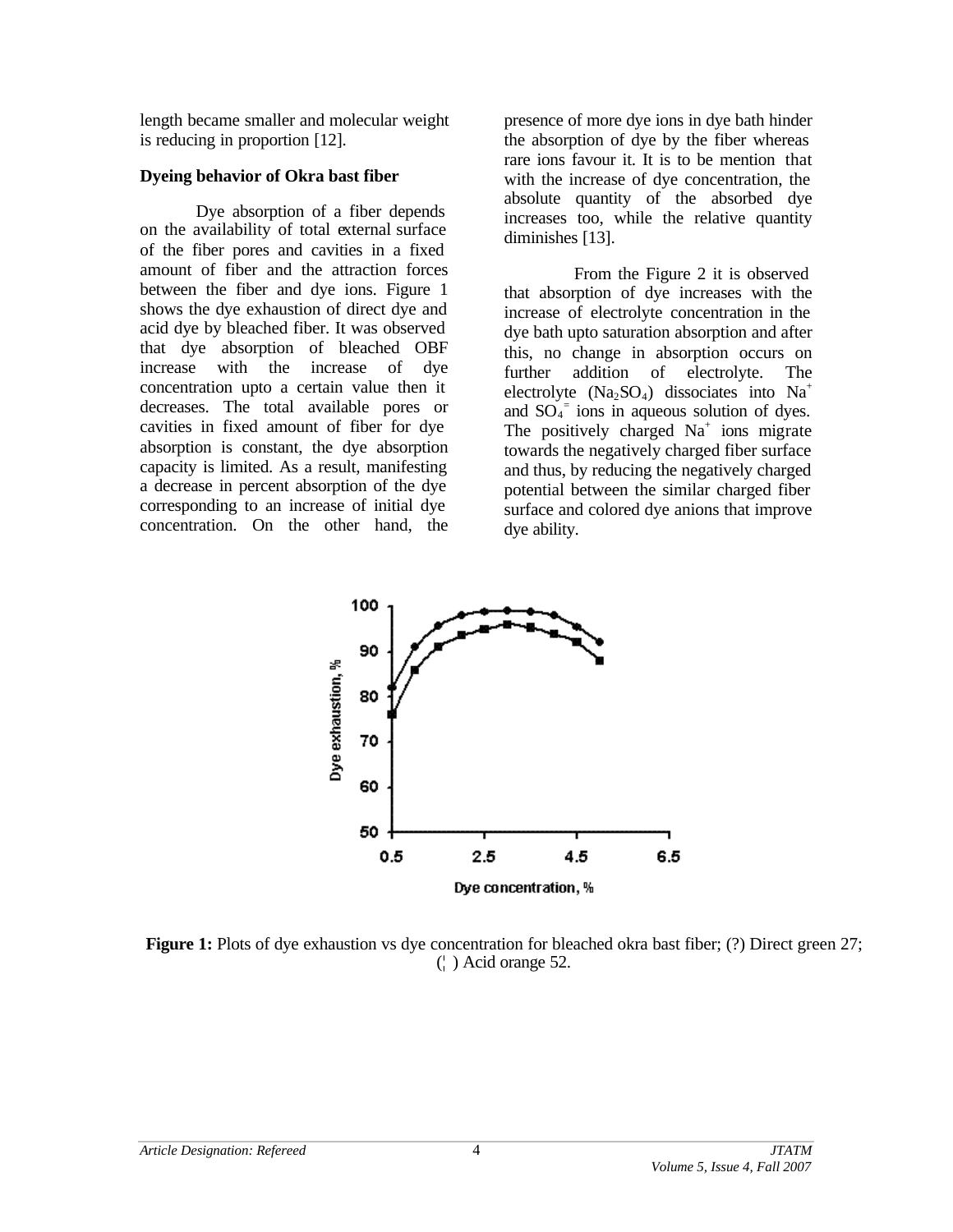

**Figure 2:** Plots of dye exhaustion vs electrolyte concentration for bleached okra bast fiber; (?) Direct green  $27$ ; ( $\dagger$ ) Acid orange 52.

J

T A

T

M

From the Figure 3, it is observed that the absorption of dye by bleached OBF increases with the increase of temperature and become maximum at 70ºC for Direct Green 27 and 80ºC for Acid Orange 52. The increase of dye diffusion co-efficient at higher temperature is first of all caused by greater kinetic energy acquired by the dye molecules and by the increase of frequency amplitude of thermal oscillations in the separate sections of the substrate molecular chains, which provokes an increase in the

number of the pores in the fiber structure and their diameter. A reduction in the affinity of the dye for the fiber at an increase of the temperature is also considerable importance. At very high temperature the dye absorption was decreases. The possible explanation is that the temperature above from equilibrium absorption the rate of the backward reaction becomes so much larger than that of forward reaction so the bond between dye-fiber are broken and absorption becomes fall down.

5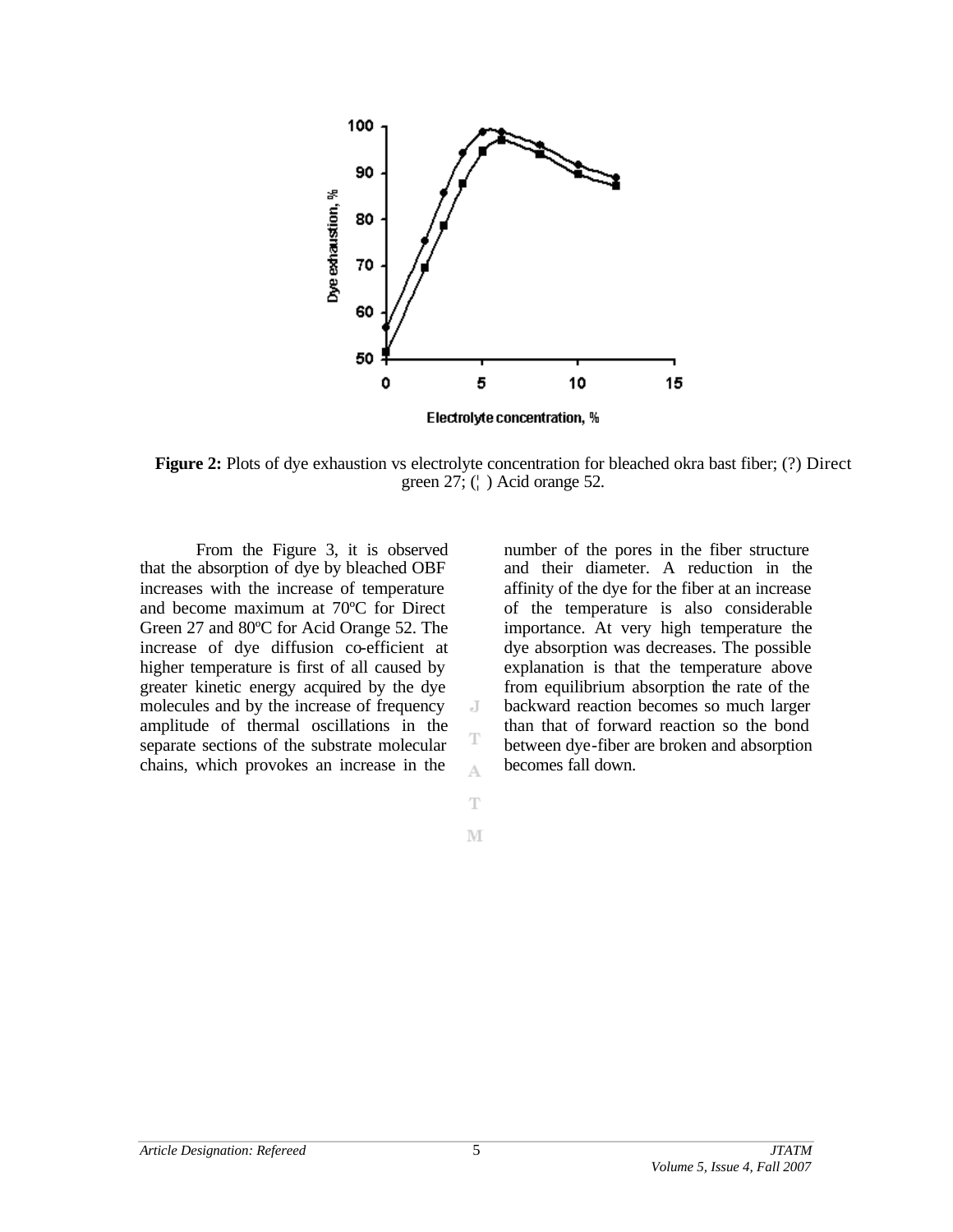

**Figure 3:** Plots of dye exhaustion vs bath temperature for bleached okra bast fiber; (?) Direct green 27; (¦ ) Acid orange 52.

#### **Color fastness of Okra bast fiber on sunlight**

From the Table 1 it is observed that the color fadeness of raw OBF is higher than bleached fiber. The presence of greater amount of lignin in raw OBF may have a possible enhancing action of decoloration compared to bleached OBF. Yellowing of okra fiber is caused by lignin, which on the

action of light (UV) undergoes photochemical degradation with some loss of methoxyl groups leading to the formation of ortho-diphenols and ultimately to orthoquinones in the sequence of reactions. The formation of quinones is claimed to be the main cause of yellowing of OBF [14]. As the bleached fiber contain relatively smaller quantity of lignin, the yellowing of bleached OBF become slow and lesser.

**Table 1:** Color fastness and change in color of raw and bleached okra bast fiber on exposure to sunlight in air.

 $\overline{A}$ 

| Exposure       | Fastness grade and color | Fastness grade and color of |
|----------------|--------------------------|-----------------------------|
| period (hours) | of raw fiber             | bleached fiber              |
| $00\,$         | 5 (Dull white)           | 5 (white)                   |
| 50             | 4-5 (Yellowish white)    | 4 (Slight yellowish)        |
| 100            | 4 (Light yellow)         | 4 (Slight yellowish)        |
| 150            | 3-4 (Light pale yellow)  | 4 (Slight yellowish)        |
| <b>200</b>     | 3 (Pale yellow)          | 3-4 (Slight yellowish)      |
| 250            | 2-3 (Dull yellow)        | 3 (Slight yellowish)        |
| 300            | 2-3 (Dull yellow)        | 3 (Slight yellowish)        |

#### **Effect of sunlight on the strength of Okra bast fiber**

The strength loss of raw and bleached OBF was 2.11 and 1.72% respectively. But at the end of 300 hours exposure, the strength loss of raw fiber is 31.07% which is considerably greater than

that of bleached fiber i.e.21.9%. This happens due to the presence of more lignin content in raw fiber than bleached fiber. Lignin having phenolic and alcoholic hydroxyl groups, which is highly sensitive to the action of sunlight. The reaction involved in photochemical degradation of: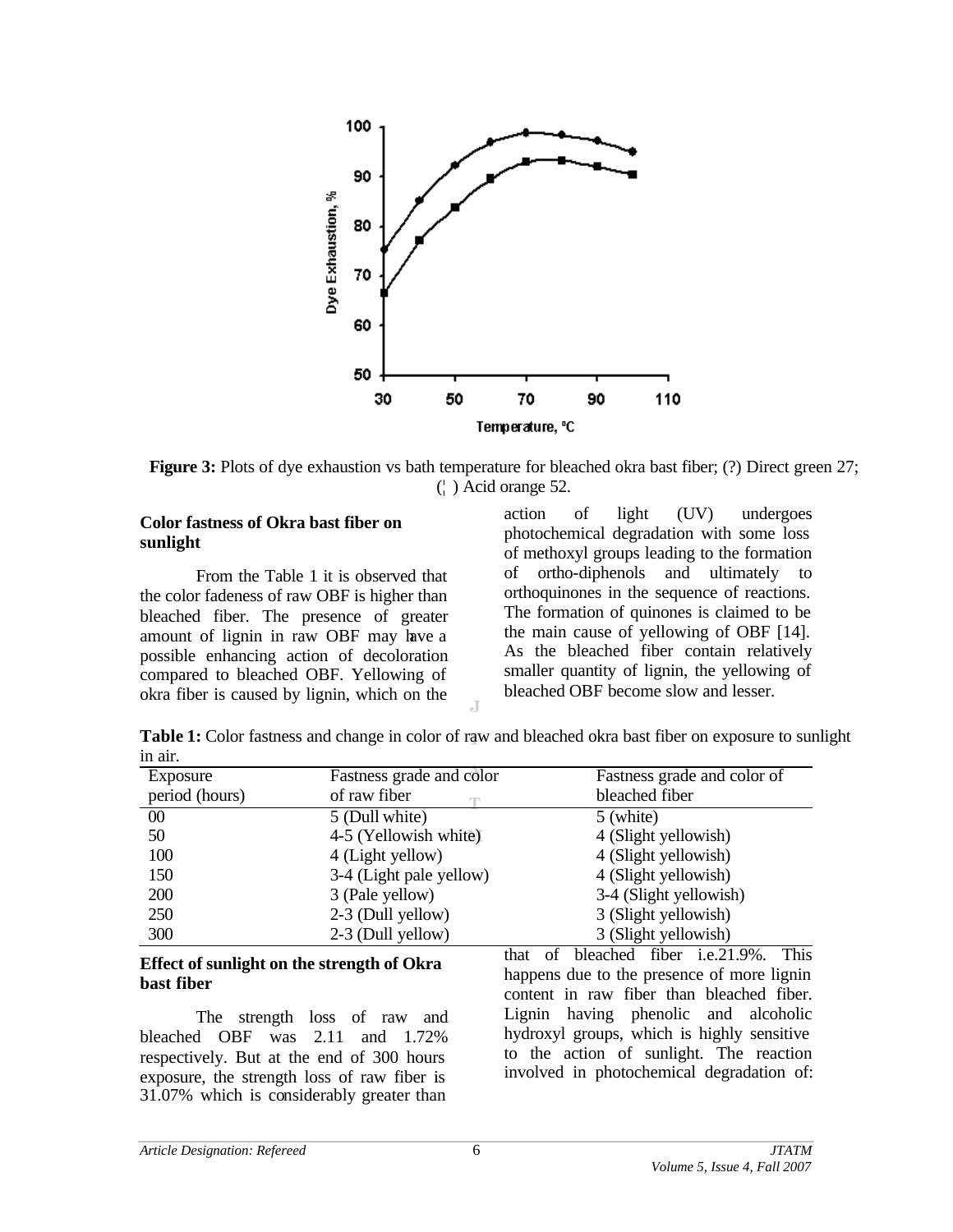

**Figure 4:** Plots of loss in tensile strength vs exposure period of okra bast fiber on exposure to sunlight in air;  $(?)$  raw fiber;  $()$  bleached fiber.

 $\cdot$ T

T

A

T M

OBF mainly oxidative in nature and prolonged exposure to light, the constituent a-cellulose chain are gradually attacked and ultimately breakdown into smaller fragments, as a result, breaking strength of OBF is decreased. In polymeric materials, usually strength is contributed by crystalline region. But in OBF, strength is not only contributed by crystalline region but also in the amorphous region, because lignin acts as cementing material and forms incrustants with hemicellulose. On exposure to light in presence of oxygen this incrustants are broken down due to involvement of lignin in the reactions and hence breaking strength is reduced.

#### **IR spectra and oxidative degradation mechanism of Okra bast fiber**

The oxidative degradation of cellulose has been reported to proceed by a free radical chain reactive mechanism to form carbonyl  $(C=O)$  group via a reaction involving hydroperoxide group formation [15-16].

The comparative IR spectrum of OBFs are shown in Figure 5. From the figure it is clear that an additional peak at

the wave number  $1735 \text{ cm}^{-1}$  appears and become higher at long period of exposure in sunlight while the virgin okra fiber does not has any. So, it can conclude that, by the action of sunlight the cellulose molecule of okra fiber degraded and a new addition product obtain by the formation of C=O or COOH radicals.

The oxidation reaction can be envisaged as proceeding in three stages i.e. initiation, propagation and production of degradation products. The formation of alkyl radical by the abstraction of hydrogen occurs first. The reaction of this alkyl radical with oxygen leads to the production of peroxy radical which propagates the chain reaction by intramolecular H-abstruction from cellulose chain. The abstruction reaction produced hydroperoxide, which is responsible for the autocatalytic nature of the oxidation. The hydroperoxide formation could split homolytically to give an alcoxy radical and a hydroxy radical. A ß-scission could then result in clearage of the glycosidic bond and alkoxy radical on the neighbouring glucose unit. This postulated mechanism of oxidative bond scission is shown in Scheme 1.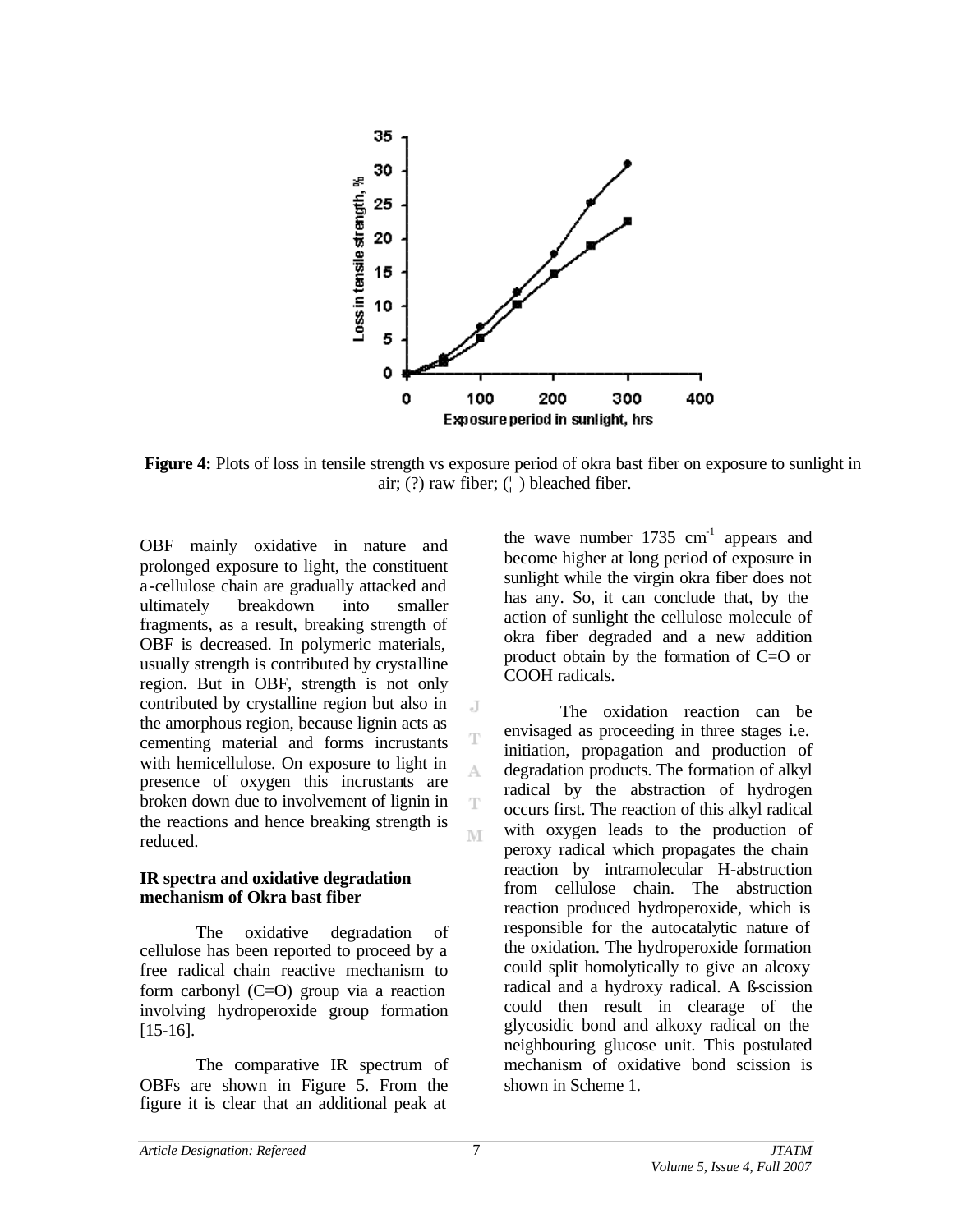The possible mechanism may as follows:

| Initiation:             | Cell-H             | $Cell$ <sup>?</sup> |
|-------------------------|--------------------|---------------------|
| Propagation:            | $Cell? + O2$       | CellOO <sup>?</sup> |
|                         | $CellOO? + Cell-H$ | $Cell? + CellOOH$   |
| <b>Chain Branching:</b> | <b>CellOOH</b>     | $CellO? + OH$       |
|                         | $CellO7 + Cell-H$  | $CellOH + Cell?$    |
|                         | OH <sup>2</sup>    | <b>HOH</b>          |
| Termination:            | $2$ CellOO $^?$    | CellOOCell + $O_2$  |
|                         |                    |                     |

**Scheme 1:** Chain scission reaction in okra bast fiber



**Figure 5:** IR Spectrum of okra bast fiber (partially)

- A. Virgin okra bast fiber
- B. Okra bast fiber after exposing for 50 hours
- C. Okra bast fiber after exposing for 300 hours

M

## **CONCLUSION**

The okra bast fiber posses an excellent quantity of cellulose, hence it can be used as cellulosic raw materials in cellulose based industries. It also contains low percentage of lignin, which is responsible for yellowing and photochemical degradation. It is a high molecular weighted compound. So, it has some developed properties like color fastness, tensile strength etc. The dye exhaustion property of this fiber is also better. In Philippine OBF is used as a textile

fiber. But in Bangladesh we reject this bast as wastages, which can be great source of textile fiber. The plantation of okra is not much expensive and we can collect this bast from the discarded after vegetable extraction. If we can collect and properly use the okra bast by isolating fiber from it then a good prospect must be await for our country.